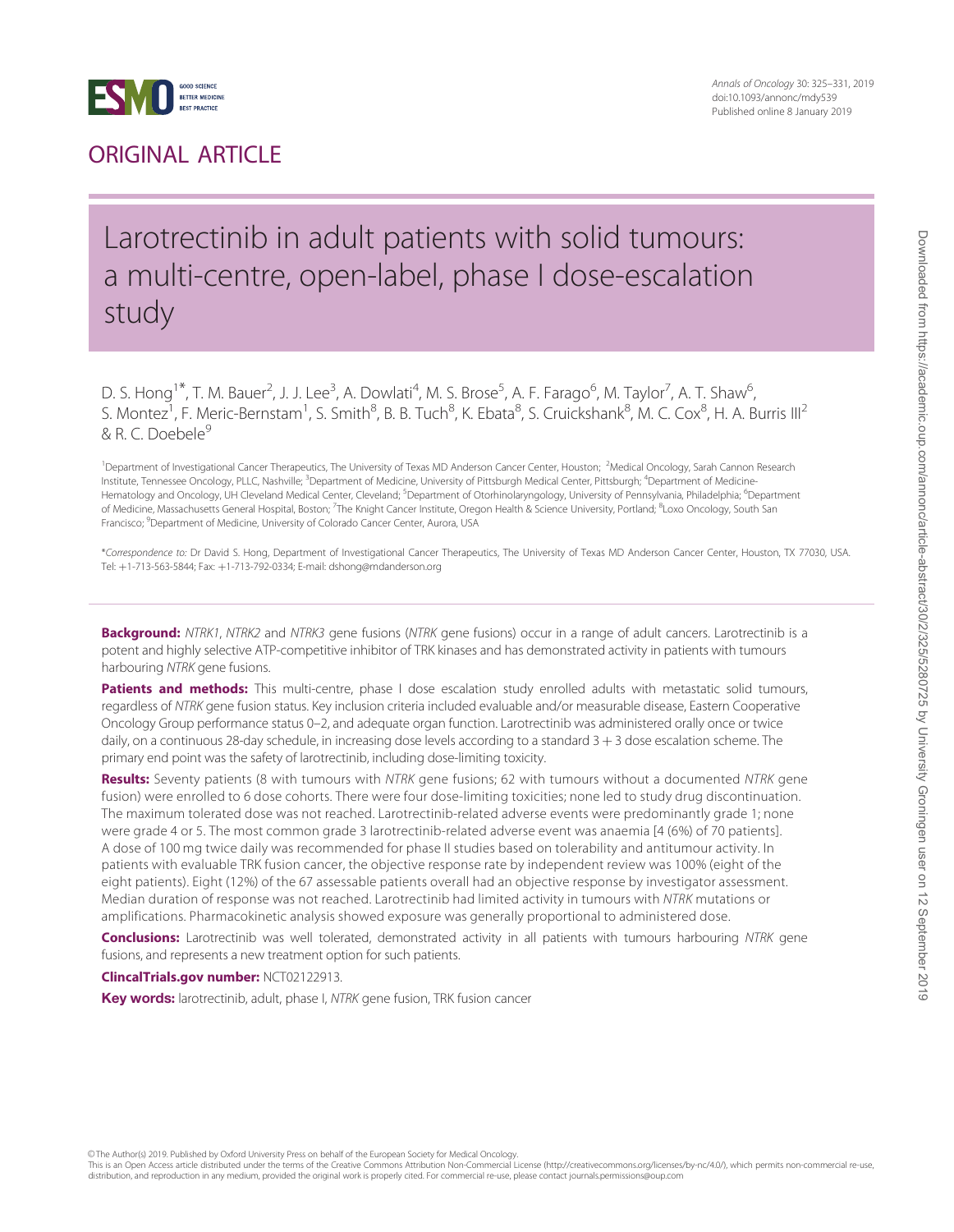## <span id="page-1-0"></span>Original article **Annals of Oncology**

### Introduction

Chromosomal rearrangements involving the NTRK1, NTRK2 and NTRK3 genes (NTRK gene fusions), which encode a family of receptor tyrosine kinases (TRKA/B/C) involved in neuronal development [\[1,](#page-6-0) [2](#page-6-0)], have been identified in a broad range of adult and paediatric tumour types [[3](#page-6-0)]. Typically in such rearrangements, the 5' region of an unrelated gene expressed in the tumour cell is joined in frame with the  $3'$  region of the NTRK gene, with the fusion transcript encoding a protein comprising the N terminus of the fusion partner joined to the C-terminus of the TRK protein, including the tyrosine kinase domain [[4](#page-6-0)].

NTRK gene fusions occur at high frequency in several uncommon tumours, including infantile fibrosarcoma [[5](#page-6-0)], congenital mesoblastic nephroma [[6\]](#page-6-0), paediatric papillary thyroid carcinoma [[7\]](#page-6-0), secretory breast carcinoma [[8\]](#page-6-0) and mammary analogue secretory carcinoma the salivary gland [\[9\]](#page-6-0). In addition, NTRK gene fusions have been identified at low frequency in a wide range of common adult cancers, including non-small-cell lung cancer (NSCLC), breast cancer, colorectal cancer, soft tissue sarcoma, papillary thyroid cancer, melanoma, and glioblastoma [[3](#page-6-0), [10–13\]](#page-6-0). NTRK gene fusions may therefore represent one of the first tissue-agnostic and age-agnostic oncogenic drivers.

Larotrectinib is a potent and highly selective ATP-competitive inhibitor of TRKA, B and C receptor tyrosine kinases, with a 50% inhibitory concentration (IC<sub>50</sub>) of 5–11 nM [[14\]](#page-6-0). In vitro analyses have shown that tumour cell lines harbouring different NTRK gene fusions are sensitive to larotrectinib with  $IC_{50}$  values in the low nanomolar range.

Robust and durable responses to larotrectinib in paediatric and adult patients with TRK fusion cancer were recently reported [[14\]](#page-6-0). In this first-in-human, phase I dose-escalation study, which contributed patients to this combined analysis, we report the safety, tolerability, pharmacokinetic properties, and preliminary activity of larotrectinib in adult patients with advanced solid tumours. These data determined the recommended phase II larotrectinib dose currently under clinical investigation.

### Methods

### Study design and participants

This multi-centre, open-label, phase I, dose-escalation study enrolled patients at eight investigative sites in the United States. Adult patients, at least 18 years of age, with a locally advanced or metastatic solid tumour refractory to standard therapies were eligible. Other major inclusion criteria included an Eastern Cooperative Oncology Group performance status of 0–2, life expectancy of at least 3 months, and adequate organ function (absolute neutrophil count  $\geq$  1.5  $\times$  10<sup>9</sup>/l independent of growth factor support for at least 7 days before screening; platelet count  $\geq$ 100 $\times$ 10<sup>9</sup>/l independent of transfusion support for at least 7 days before screening; alanine aminotransferase and aspartate aminotransferase  $<$  2.5  $\times$  the upper limit of normal (ULN) or  $<$  5 $\times$  ULN with documented liver metastases; total bilirubin  $\langle 1.5 \times \text{ULN}$ , and an estimated glomerular filtration rate  $\geq$  30 ml/min according to the Cockroft-Gault formula). NTRK gene fusion status determination was not an eligibility criterion for enrolment. Key exclusion criteria included receipt of an investigational or anticancer therapy within 2 weeks, or major surgery within 4 weeks, before enrolment, clinically significant active cardiovascular disease or history of myocardial infarction within 6 months before enrolment, or

active, uncontrolled systemic infection. Patients with primary central nervous system (CNS) tumours or metastasis who were neurologically stable, and did not require steroid management of CNS symptoms within the 2 weeks before study entry, were allowed to enrol.

The protocol was approved by the institutional review boards of all participating centres. The study was conducted in accordance with the protocol and the principles expressed in the Declaration of Helsinki. All patients provided written informed consent before any study specific procedures were conducted.

### Procedures

Patients were enrolled to six cohorts according to a standard  $3 + 3$  dose escalation scheme. A safe starting dose of 50 mg once daily (QD) was determined based on data from animal toxicity studies. Larotrectinib was administered orally, as a QD or twice daily (b.i.d.) dose for continuous 28-day cycles. Treatment was continued until disease progression, the occurrence of unacceptable toxicity, or the withdrawal of patient consent. Dose escalation was to proceed through planned dose levels [\(supplemen](https://academic.oup.com/annonc/article-lookup/doi/10.1093/annonc/mdy539#supplementary-data)[tary Table S1,](https://academic.oup.com/annonc/article-lookup/doi/10.1093/annonc/mdy539#supplementary-data) available at Annals of Oncology online), according to the occurrence of dose-limiting toxicity (DLT) in cycle 1, until the maximum tolerated dose (MTD) was reached. Expansion of the cohort treated at the MTD, or at a dose level deemed by the sponsor to provide significant TRK inhibition was permitted to better characterise safety and efficacy in specific patient groups. Dose interruptions of up to 4 weeks to allow for recovery were specified for clinically significant adverse events. Upon recovery, patients could either continue at the assigned dose of larotrectinib or have the dose reduced. Patients who had drug-related toxicity requiring a recovery period longer than 4 weeks were to be withdrawn from study drug administration, unless there was compelling evidence of response and no alternative treatment.

### Study assessments

Disease status was assessed by investigators according Response Evaluation Criteria in Solid Tumors (RECIST) version 1.1 [[15\]](#page-6-0), at baseline and then on day 1 of every other cycle. Patients with a history of CNS metastases were to additionally have head computed tomography/magnetic resonance imaging carried out at each tumour assessment. Response in one patient has previously been described [\[16](#page-6-0)]. Blinded independent central review of imaging was subsequently carried out in patients with tumours harbouring NTRK gene fusions. Adverse events were monitored throughout the study and for 28 days after treatment and graded according to the National Cancer Institute Common Terminology Criteria for Adverse Events, version 4.03. Laboratory monitoring for toxicity and symptom directed neurological examinations for close monitoring of neurological toxicities were carried out weekly during cycle 1 and every 4 weeks thereafter.

Serial blood samples were collected for pharmacokinetic analyses. Plasma concentrations of larotrectinib were determined by liquid chromatography–mass spectrometry. The lower limit of quantification was 1 ng/ml. The appropriate noncompartmental pharmacokinetic parameters were calculated from the plasma concentration–time data with Phoenix® WinNonlin® Version 6.4.  $\text{AUC}_{0-24}$  was calculated using the linear trapezoidal rule for QD cohorts.  $\text{AUC}_{0-24}$  was estimated as two times  $AUC_{0-12}$  for b.i.d. cohorts, with trough concentrations imputed from the pre-dose concentration. Actual sample times were used in the calculations.

Tumour NTRK gene status was assessed locally in a clinical laboratory improvement amendments (CLIA)-certified laboratory, before enrolment, by next generation sequencing, and was not centrally tested. If patients did not have tumour available for such analyses ( $n = 18$ ), they were considered not to have NTRK gene fusions.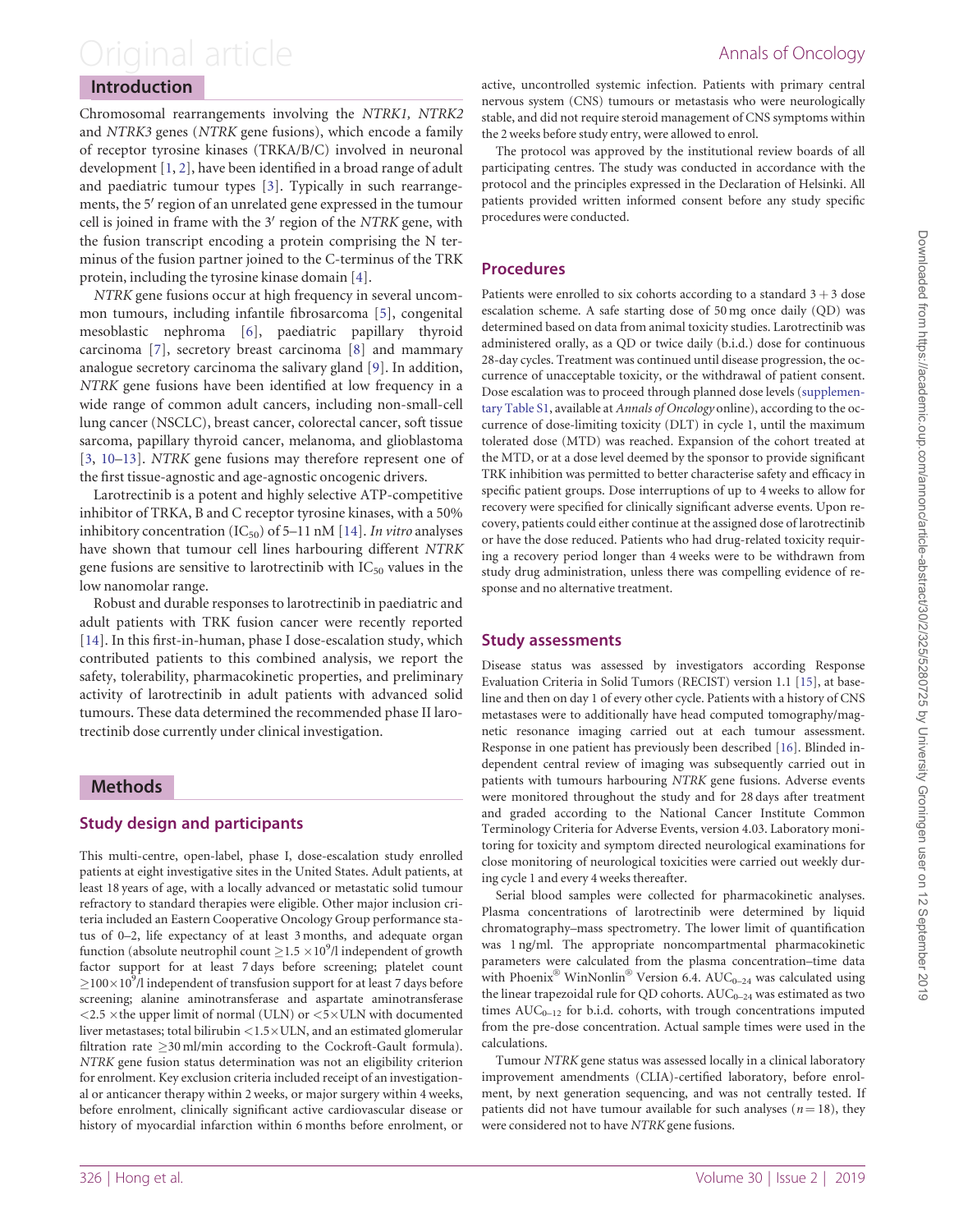### **Outcomes**

The primary end point was the safety of oral larotrectinib, including the MTD and recommended dose for further clinical investigation. Secondary end points included pharmacokinetics, objective response and duration of response. A post hoc analysis of the objective response rate (ORR) in patients with TRK fusion cancer was carried out.

DLT was assessed during the dose escalation phase and was defined as any of the following treatment-emergent adverse events, if they occurred during the first cycle: grade 3 or 4 non-haematological toxicity, with the exception of fatigue, asthenia, nausea or other manageable constitutional symptom; grade 3 or 4 vomiting or diarrhoea persisting for more than 24 h; any toxicity, regardless of grade, resulting in discontinuation or dose reduction of larotrectinib; grade 4 thrombocytopenia or grade 3 thrombocytopenia with grade 1 or worse bleeding; grade 4 anaemia lasting more than 7 days; or grade 4 neutropenia lasting more than 7 days.

### Statistical considerations

Safety and antitumour activity data were summarised descriptively. Adverse events were summarised using the standardised preferred term assigned by the Medical Dictionary for Regulatory Activities (MedDRA) version 18.1. The safety population comprised all patients who received one or more doses of larotrectinib. It was anticipated that enrolment of up to 60 patients might be required to define the MTD of larotrectinib, with the actual number dependent on the safety profile. A safety review committee considered safety and pharmacokinetic data and rendered dose-escalation decisions before each dose escalation. Antitumour activity was assessed in all enrolled patients; the ORR was calculated as the proportion of patients with measurable disease at baseline by RECIST v1.1 with a complete or partial response. Statistical analyses were carried out using SAS (version 9.4).

### Results

Between 1 May 2014 and 24 August 2017, 70 patients with a median age of 59.5 years (IQR 50–66, range 19–82 years) were enrolled to 6 cohorts. Four patients were enrolled to cohort 1 (50 mg QD), five to cohort 2 (100 mg QD), 43 to cohort 3 (100 mg b.i.d.), 4 to cohort 3a (200 mg QD), 7 to cohort 4 (150 mg b.i.d.), and 6 to cohort 5 (200 mg b.i.d.). The trial profile is summarised in [supplementary Figure S1,](https://academic.oup.com/annonc/article-lookup/doi/10.1093/annonc/mdy539#supplementary-data) available at Annals of Oncology online. Patient characteristics at baseline are summarised in Table 1. Patients were in general heavily pre-treated, with 44 (63%) of 70 having at least three prior systemic therapies. The data cut-off date for the present analysis was 19 February 2018.

NTRK gene fusions were identified in the tumours of eight patients; six were ETV6-NTRK3 fusions, one an LMNA-NTRK1 fusion, and one a TPR-NTRK1 fusion (Table 1). Additional oncogenic driver mutations were not identified in any of the TRK fusion tumours. Patients with 23 unique cancer diagnoses were included in this dose escalation study, as summarised in [supple](https://academic.oup.com/annonc/article-lookup/doi/10.1093/annonc/mdy539#supplementary-data)[mentary Table S2](https://academic.oup.com/annonc/article-lookup/doi/10.1093/annonc/mdy539#supplementary-data), available at Annals of Oncology online, according to NTRK gene fusion status.

All enrolled patients were assessable for safety. During the dose-escalation phase, no DLTs occurred at the first two dose levels. A DLT (dizziness) was reported in one of the first six patients treated at 100 mg b.i.d. and none were seen at 200 mg QD. DLTs occurred in one of seven patients treated at 150 mg b.i.d. (alanine aminotransferase increased and aspartate aminotransferase increased) and one of six patients treated at 200 mg b.i.d. (dizziness). The MTD was consequently not reached, and the 100 mg

# Annals of Oncology **Annals of Oncology Annal article**

### Table 1. Patient characteristics at baseline

### All patients  $(N = 70)$

| Age, years                               |              |
|------------------------------------------|--------------|
| Median (IQR)                             | 59.5 (50-66) |
| Range                                    | $19 - 82$    |
| Median (IQR) for patients with tumour    | 48 (36-57.5) |
| NTRK gene fusions $(n=8)$                |              |
| Median (IQR) for patients without tumour | $61(52-67)$  |
| $NTRK$ gene fusions ( $n=62$ )           |              |
| Sex                                      |              |
| Male                                     | 35(50)       |
| Female                                   | 35 (50)      |
| ECOG performance status                  |              |
| 0                                        | 21(30)       |
| 1                                        | 47(67)       |
| $\mathcal{D}$                            | 2(3)         |
| NTRK gene fusion $(n=8)$                 |              |
| FTV6-NTRK3                               | 6(9)         |
| <b>I MNA-NTRK1</b>                       | 1(1)         |
| TPR-NTRK1                                | 1(1)         |
| Prior anticancer treatments              |              |
| Systemic therapy                         | 68 (97)      |
| Surgery                                  | 61(87)       |
| Radiotherapy                             | 40 (57)      |
| Number of prior systemic therapies       |              |
| $\Omega$                                 | 2(3)         |
| $1 - 2$                                  | 24 (34)      |
| >3                                       | 44 (63)      |

Data are n (%), unless otherwise stated.

ECOG, Eastern Cooperative Oncology Group.

b.i.d. dosing schedule was chosen as the recommended phase II dose based on its tolerability and the durability of response in patients with NTRK gene fusions; cohort 3 was subsequently expanded to further explore the safety and efficacy of larotrectinib.

The most commonly occurring treatment-emergent adverse events of any grade were fatigue, dizziness and anaemia (Table [2](#page-3-0)). Forty-two (60%) of 70 patients had grade 3 or worse treatmentemergent adverse events, with the most common being anaemia, fatigue and aspartate aminotransferase increased. Adverse events with an outcome of death were reported for five patients; all were related to disease progression. Most treatment-related adverse events were grade 1 or 2 ([supplementary Table S3](https://academic.oup.com/annonc/article-lookup/doi/10.1093/annonc/mdy539#supplementary-data), available at Annals of Oncology online); 13 (19%) of the 70 patients experienced grade 3 treatment-related adverse events, the most common of which was anaemia [4 (6%) of 70 patients]. No patients had grade 4 or 5 treatment-related adverse events. Serious adverse events were reported in 32 (46%) of the 70 patients overall and in 17 (40%) of 43 patients in the 100 mg b.i.d. cohort. These were predominantly related to disease progression. Three (4%) of the 70 patients, none with an NTRK gene fusion, discontinued treatment due to larotrectinib-related adverse events (amylase increased, enterocutaneous fistula, lipase increased, and muscular weakness). Adverse events leading to dose interruption or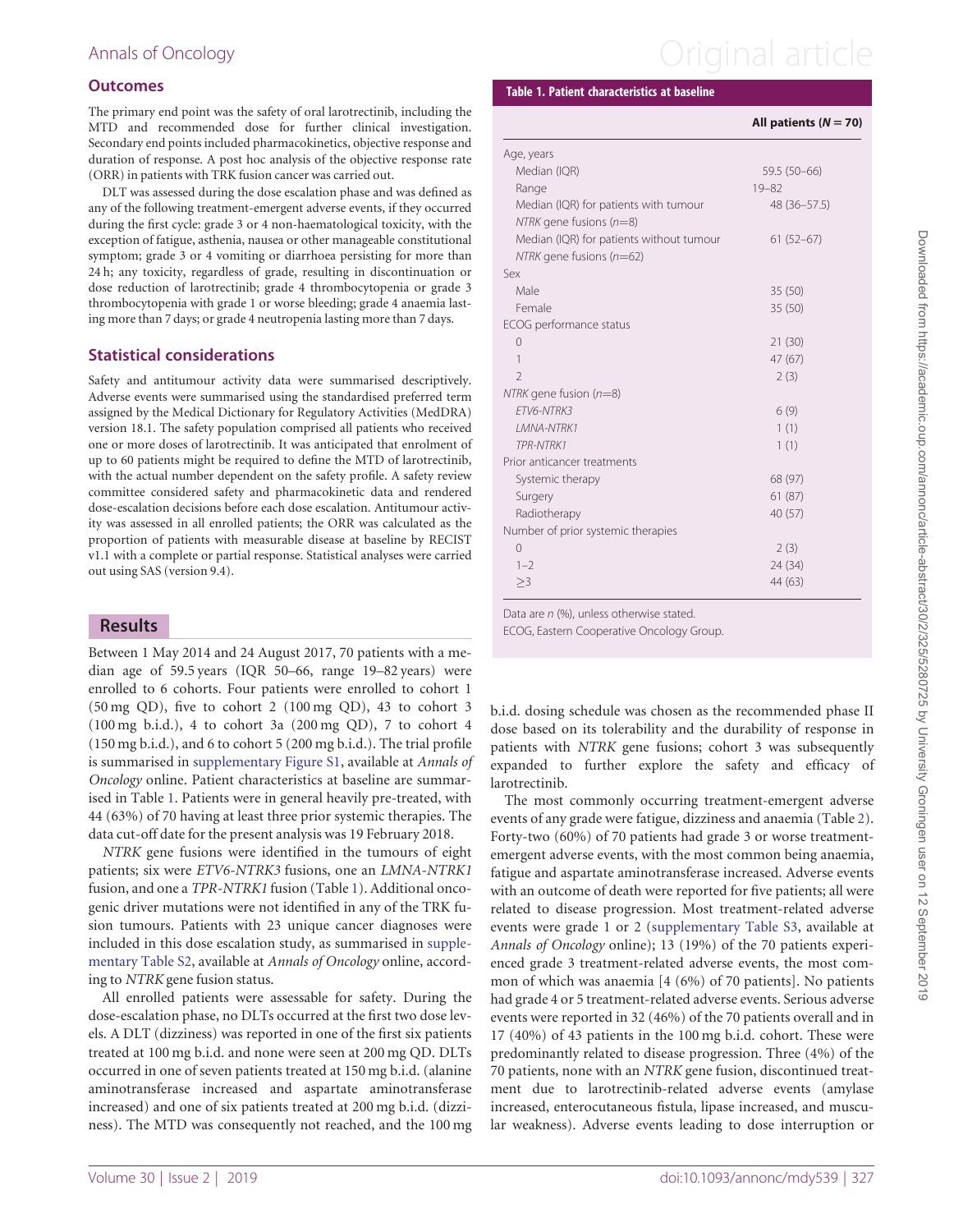## <span id="page-3-0"></span>Original article **Annals of Oncology**

### Table 2. Treatment-emergent adverse events All patients,  $n = 70$ Grade 1–2 Grade 3 Grade 4 Grade 5 Fatigue 28 (40) 5 (7) 0 0 Dizziness  $22 (31)$   $1 (1)$   $0$   $0$ Anaemia 12 (17) 10 (14) 0 0 Nausea 20 (29) 0 0 0 Constipation 17 (24) 1 (1) 0 0 Dyspnoea 15 (21) 3 (4) 0 0 Cough 16 (23) 0 0 0 Vomiting 14 (20) 1 (1) 0 0 Diarrhoea 13 (19) 1 (1) 0 0 Decreased appetite  $10(14)$   $3(4)$   $0$   $0$ Oedema peripheral and the contract of the 13 (19) and 13 (19) of the contract of the contract of the contract of the contract of the contract of the contract of the contract of the contract of the contract of the contract Myalgia 11 (16) 1 (1) 0 0 Arthralgia 10 (14) 1 (1) 0 0 Pyrexia 11 (16) 0 0 0 Aspartate aminotransferase increased 6 (9) 4 (6) 0 0 Muscular weakness and the control of the control of the control of the control of the control of the control of the control of the control of the control of the control of the control of the control of the control of the c Abdominal pain 7 (10) 2 (3) 0 0 Dysgeusia 9 (13) 0 0 0 Back pain 8 (11) 0 0 0 Hypertension 6 (9) 2 (3) 0 0 Blood alkaline phosphatase increased 6 (9) 1 (1) 0 0 Gait disturbance 6 (9) 1 (1) 0 0 Hypoalbuminaemia 6 (9) 1 (1) 0 0 Insomnia 7 (10) 0 0 0 Memory impairment and the control of the control of the control of the control of the control of the control of the control of the control of the control of the control of the control of the control of the control of the c

Paraesthesia 7 (10) 0 0 0

modification were recorded in 30 (43%) of 70 patients; the most common were dizziness (5 patients; 7%) aspartate aminotransferase increased and pyrexia (3 patients; 4%). Utilising NTRK gene fusion status as a surrogate for safety related to long-term exposure, there was no meaningful difference in treatmentrelated adverse event profiles for patients with or without NTRK gene fusions [\(supplementary Table S3](https://academic.oup.com/annonc/article-lookup/doi/10.1093/annonc/mdy539#supplementary-data), available at Annals of Oncology online).

Data are  $n$  (%). Table shows adverse events occurring in  $\geq$ 10% of patients at any grade.

Steady-state pharmacokinetic parameters for larotrectinib across the six dose escalation cohorts are summarised in [supple](https://academic.oup.com/annonc/article-lookup/doi/10.1093/annonc/mdy539#supplementary-data)[mentary Table S4](https://academic.oup.com/annonc/article-lookup/doi/10.1093/annonc/mdy539#supplementary-data) and [Figure S2](https://academic.oup.com/annonc/article-lookup/doi/10.1093/annonc/mdy539#supplementary-data), available at Annals of Oncology online. The rate and extent of exposure to larotrectinib following QD and b.i.d. administration at doses up to 200 mg increased with increasing dose. The estimates of exposure were generally proportional to the administered dose. Larotrectinib was rapidly eliminated from plasma and its half-life appeared to be independent of the administered dose. Following repeated administration of larotrectinib, minimal accumulation was evident in plasma, consistent with its short half-life.

Of the 70 patients enrolled, 67 patients were assessable for objective response, with measurable disease by RECIST 1.1 at enrolment; 3 patients without measurable disease were excluded from this assessment. The ORR among assessable patients as assessed by investigators was 12% (8 of the 67 patients); responses were seen in 7 of 8 patients with tumours harbouring NTRK gene fusions and in one patient with a tumour harbouring an NTRK1 gene amplification. The responding patient with the NTRK1 gene amplification had a single, small target lesion (11 mm) that shrank by 5 mm (45.5%) and a duration of response of 3.7 months. None of the patients with NTRK point mutations had an objective response, consistent with prior analyses suggesting that NTRK point mutations are generally not activating oncogenic events [[17\]](#page-6-0). Following independent, central radiology review, eight (100%) of eight patients with tumours harbouring NTRK gene fusions were deemed to have had an objective response, including two with complete responses and six with partial responses (Table [3;](#page-4-0) [supplementary Figure S3,](https://academic.oup.com/annonc/article-lookup/doi/10.1093/annonc/mdy539#supplementary-data) available at Annals of Oncology online).

Reductions in tumour burden were observed in all patients with tumours harbouring an NTRK gene fusion. Figure [1](#page-4-0)A and [supplementary Figure S4A,](https://academic.oup.com/annonc/article-lookup/doi/10.1093/annonc/mdy539#supplementary-data) available at Annals of Oncology online show the best change in target lesion size in these patients according to independent assessment; Figure [1B](#page-4-0) and [supplementary](https://academic.oup.com/annonc/article-lookup/doi/10.1093/annonc/mdy539#supplementary-data) [Figure S4B,](https://academic.oup.com/annonc/article-lookup/doi/10.1093/annonc/mdy539#supplementary-data) available at Annals of Oncology online show the timing of response. Six of eight patients with TRK fusion cancer remained on treatment at 19 February 2018 cut-off. The median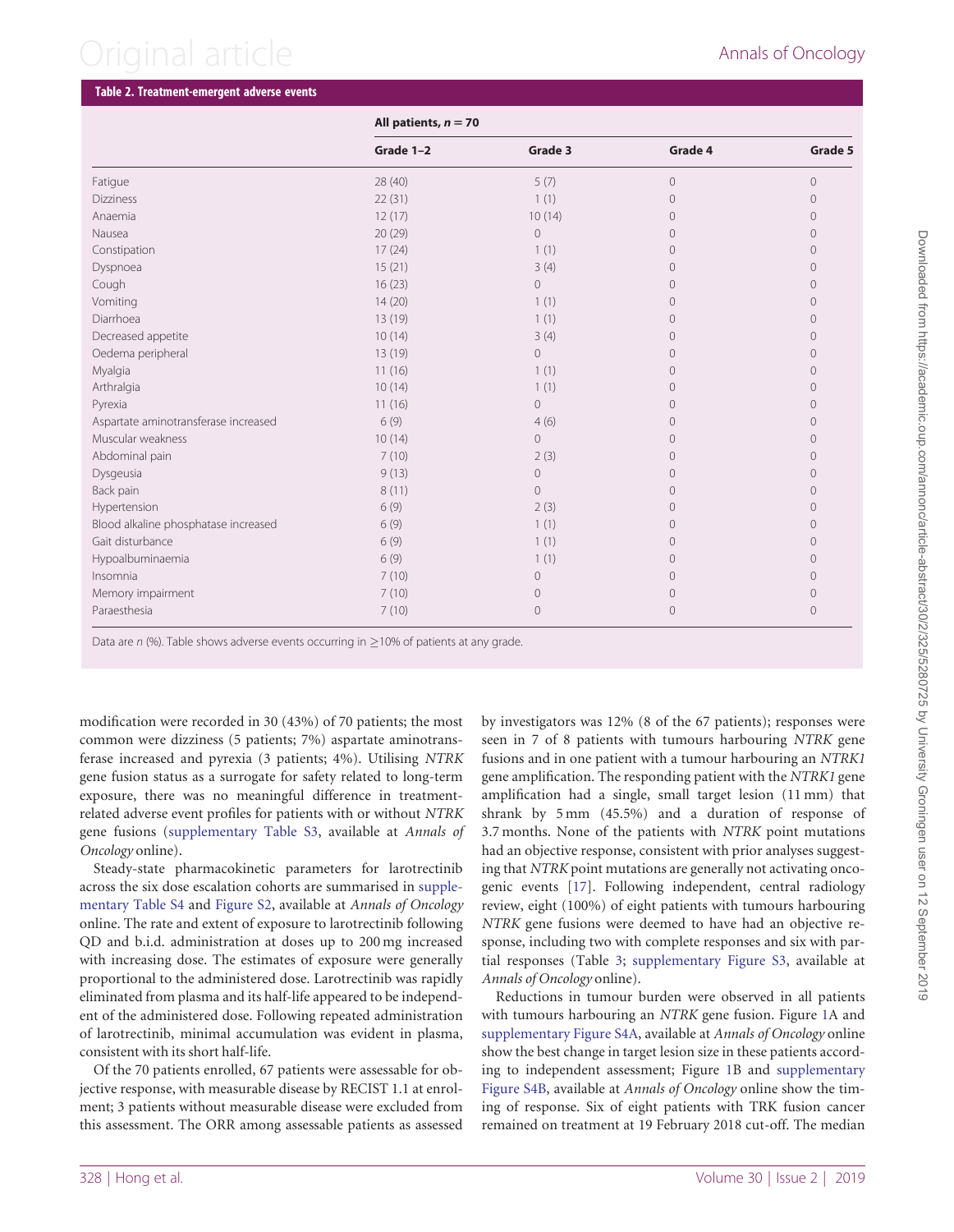## <span id="page-4-0"></span>Annals of Oncology **Annals of Oncology Original article**

### Table 3. Investigator and independent central assessments of response in patients with TRK fusion cancer

|                                              | <b>Investigator assessment</b><br>$(n=8)$ | Independent central<br>assessment ( $n = 8$ ) |
|----------------------------------------------|-------------------------------------------|-----------------------------------------------|
| Objective response rate, % (95% CI)          | 88% (47-100)                              | 100% (63-100)                                 |
| Complete response, n (%)                     | 2(25)                                     | 2(25)                                         |
| Partial response, n (%)                      | 5(63)                                     | 6(75)                                         |
| Stable disease, n (%)                        | 1(13)                                     | $\Omega$                                      |
| Time to first response, median (min, max)    | 1.8 months (1.0, 3.7)                     | 1.9 months (1.0, 14.5)                        |
| Duration of response, median (range), months | $NR(14.7 + to 33.2+)$                     | NR (8.2 to 33.1+)                             |
| Median follow-up, months                     | 26.9                                      | 27.0                                          |

NR, not reached.



Figure 1. Independent review committee assessment of response in patients with TRK fusion cancer. (A) Waterfall plot of maximum percentage change in tumour size of target lesions in patients with TRK fusion cancer. Outcome for one patient with a complete response is not shown as the independent review committee assessed this patient as having non-measurable disease at baseline. (B) Swimmer plot showing time on treatment and timing of objective response for patients with tumours harbouring NTRK gene fusions.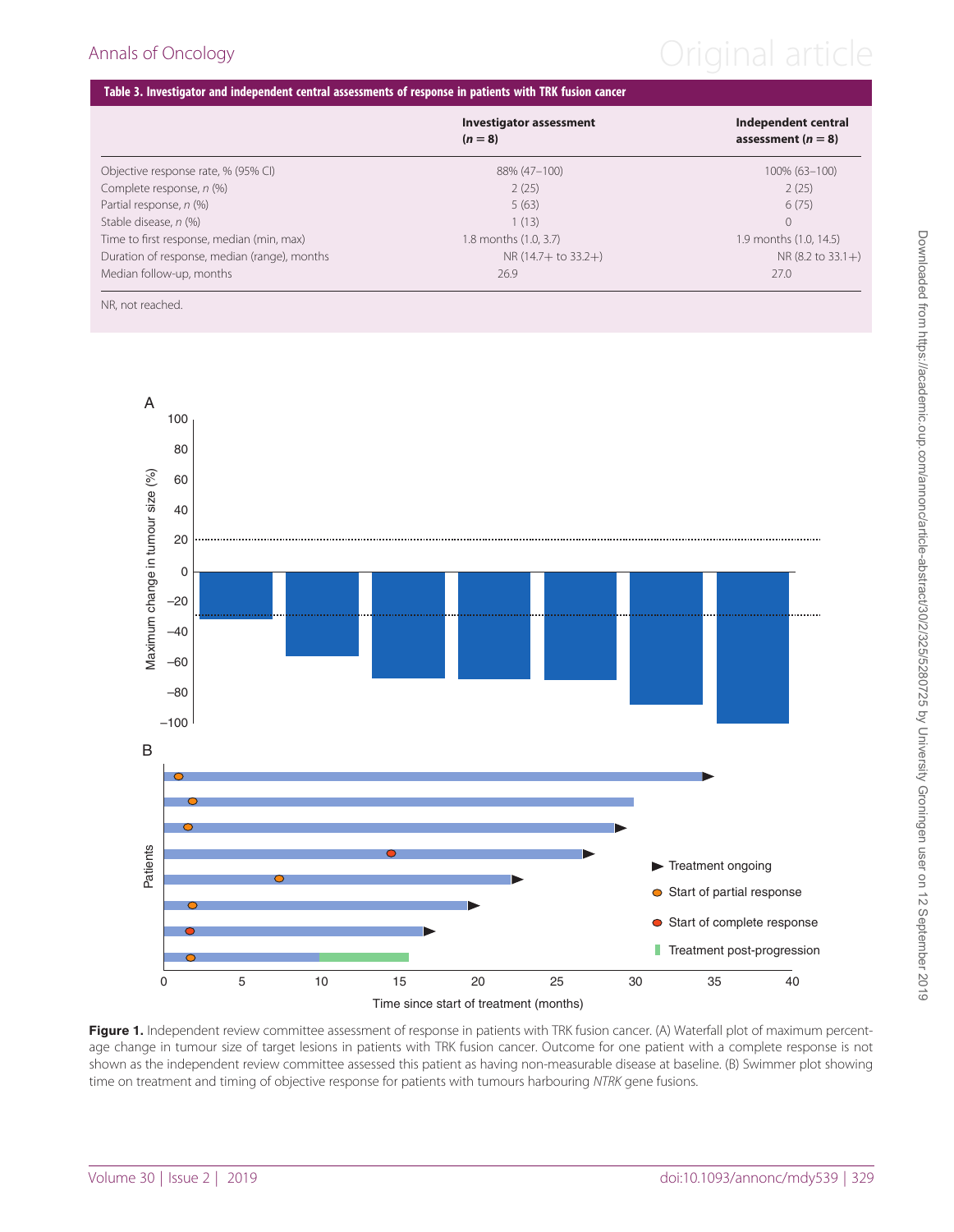## <span id="page-5-0"></span>Original article **Annals of Oncology**

time on treatment of patients with TRK fusion cancer was 28.4 months (IQR 20.2–29.9) with a maximum of 35.2 months ongoing at the time of data analysis, compared with a median of 1.8 months (IQR 0.9–2.8) and a maximum of 27.0 months for patients whose tumours did not harbour an NTRK gene fusion. The median duration of follow up for patients with TRK fusion cancer on larotrectinib was 26.9 months; the median duration of response was not reached ([supplementary Figure S5,](https://academic.oup.com/annonc/article-lookup/doi/10.1093/annonc/mdy539#supplementary-data) available at Annals of Oncology online).

Following an initial response to treatment, a 29-year-old male with NSCLC and a 58-year-old male with a gastrointestinal stromal tumour (GIST) progressed after developing acquired resistance mutations; solvent-front (TRKA G595R) and xDFG (TRKA G667S) mutations in the case of the patient with NSCLC, and a gatekeeper mutation (TRKC F617L) in the case of the patient with GIST.

### **Discussion**

We found that in adults, larotrectinib was safe and well tolerated. Larotrectinib-related toxicities were most often grade 1 or 2, were reversible, and were easily managed. Since the MTD was not reached, 100 mg b.i.d. was set as the recommended phase II dose based on its tolerability and on the durability of response in patients with TRK fusion cancer. The 100 mg b.i.d. dosing regimen has since been investigated in a combined analysis of larotrectinib administered to 55 adult and paediatric patients with tumours harbouring NTRK gene fusions [\[14](#page-6-0)].

By independent radiology review, all eight patients with TRK fusion cancer were deemed to have had an objective response. One patient had punctate brain metastases at baseline that appeared to respond while on treatment, which suggests that larotrectinib can cross the blood–brain barrier. Indeed, the larotrectinib phase I paediatric study confirmed the presence of free drug within the CNS [\[18](#page-6-0)]. Six of eight patients are continuing on larotrectinib with a median time on treatment of 28.4 months, which is markedly longer than observed for patients whose tumours did not harbour NTRK gene fusions (1.8 months). These data demonstrate the significantly robust and prolonged durability of response to larotrectinib in patients with TRK fusion cancer, consistent with the findings of the paediatric phase I/II trial [[18\]](#page-6-0) and the ongoing phase II larotrectinib adult/adolescent basket trial (NCT02576431).

Our next generation sequencing data suggest that patients with TRK fusion cancer are unlikely to harbour other actionable alterations within their tumours. This argues for careful consideration when screening patients. In particular, it is crucial that the specific platform chosen for genetic screening is able to capture the entire spectrum of NTRK gene fusions.

The combined results of the current study and the paediatric larotrectinib trial [[18\]](#page-6-0) show that larotrectinib is effective against TRK fusion cancer, regardless of patient age. These studies also demonstrate the robust efficacy of larotrectinib against 17 unique TRK fusion tumour types [\[14](#page-6-0), [18\]](#page-6-0), regardless of NTRK gene and 5' fusion partner.

In conclusion, larotrectinib was well tolerated and provided consistent and durable antitumour activity in adults with TRK fusion cancer, giving an ORR of 100% (eight of eight patients) by

independent central assessment. This first-in-class, highly selective TRK inhibitor is the only one of its kind, to our knowledge, that is currently in clinical development simultaneously for both adult and paediatric cancers. Larotrectinib offers a potential new standard of care for patients with TRK fusion cancer, which is contingent on effective tissue-agnostic routine screening to detect tumours harbouring NTRK gene fusions.

### Acknowledgements

We thank the participating patients and their families and contributing clinical staff across all sites. This study is supported and funded by Loxo Oncology Inc., Stamford, CT and Bayer AG, Berlin, Germany. Alturas Analytics Inc. (Moscow, Idaho) provided bioanalytical assessments. Medical writing services were provided by Jim Heighway, PhD of Cancer Communications and Consultancy Ltd, Knutsford, UK and were funded by Loxo Oncology Inc. and Bayer AG. Kathrina Marcelo-Lewis, PhD of the Department of Investigational Cancer Therapeutics at The University of Texas: MD Anderson Cancer Center also assisted in the writing of this manuscript.

### Funding

This study was supported by Loxo Oncology Inc. (no grant number is applicable).

### **Disclosure**

In relation to the work under consideration, DSH has received grant funding and non-financial support from Loxo Oncology. Outside of the submitted work, DSH has received grant funding from Bayer, Lilly, Genentech, Pfizer, Amgen, Mirati, Ignyta, Merck, Daiichi Sankyo, Eisai, Adaptimmune, Abbvie, AstraZeneca, Bristol-Myers Squibb, Genmab, Infinity, Kite, Kyowa, Medimmune, Molecular Template, Novartis, Fate Therapeutics, MiRNA, Mologen, NCI-CTEP, Seattle Genetics, and Takeda, has received non-financial support for travel, accomodations, expenses from Mirna, and has consultancy/advisory roles with Bayer (Advisory Board), Baxter, Guidepoint global, Takeda, Janssen, Alpha Insights, Axiom, Adaptimmune, Genentech, GLG, Group H, Infinity, Merrimack, Medscape, Numab, Pfizer, Seattle Genetics, and Trieza Therapeutics and an ownership interest in Molecular Match (Advisor), Presagia Inc (Advisor), and Oncoresponse (founder). TMB has consultancy/advisory roles with Ignyta, Guardant Health, Loxo Oncology, Pfizer, and Modern Therapeutics, his institution has received research funding from Daiichi Sanko, Medpacto Inc., Incyte, Mirati Therapeutics, MedImmune, Abbvie, AstraZeneca, Leap Therapeutics, MabVax, Stemline Therapeutics, Merck, Lilly, GlaxoSmithKline, Novartis, Pfizer, Principa Biopharma, Genetech/ Roche, Deciphera, Merrimack, Immunogen, Millennium, Ignyta, Calithera Biosciences Kolltan Pharmaceuticals, Peleton, Immunocore, Roche, Aileron Therapeutics, Bristol-Myers Squibb, Amgen, Moderna Therapeutics, Sanofi, Boehringer Ingelheim, Astellas Pharma, Five Prime Therapeutics and Jacobio. In relation to the work under consideration, MSB's institution has received grant funding from Loxo Oncology; outside of the submitted work